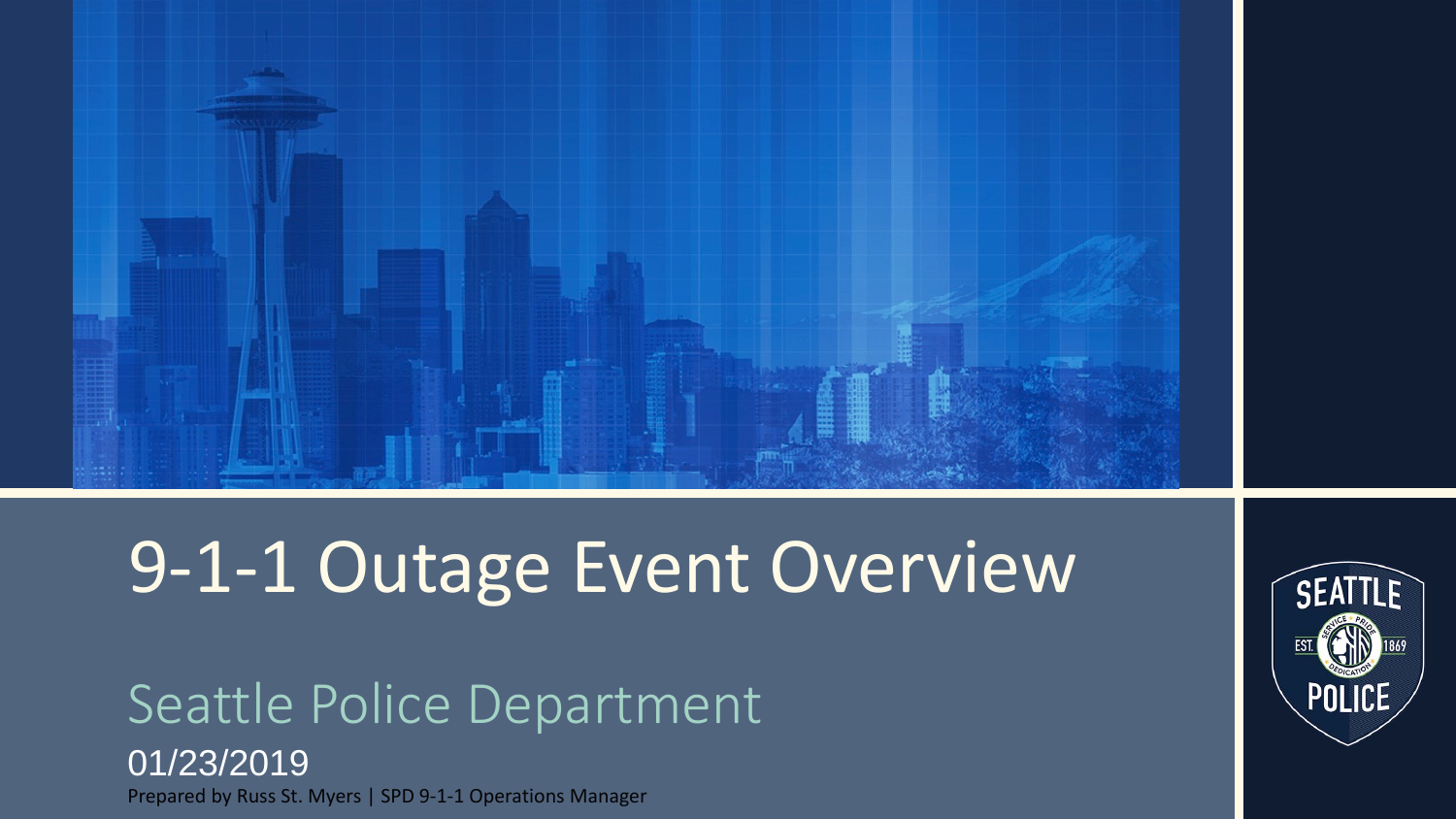### Contents

- Overview of 9-1-1 outage event
- Timeline of 9-1-1 outage event

### Q&A

- What effect did the outage have on Seattle 9-1-1 dispatch centers?
- Were emergency responses delayed due to the outage?
- What are the City's protocols for responding to this kind of event?
- What is being done to reduce system vulnerabilities?
- Should the City's protocols be updated?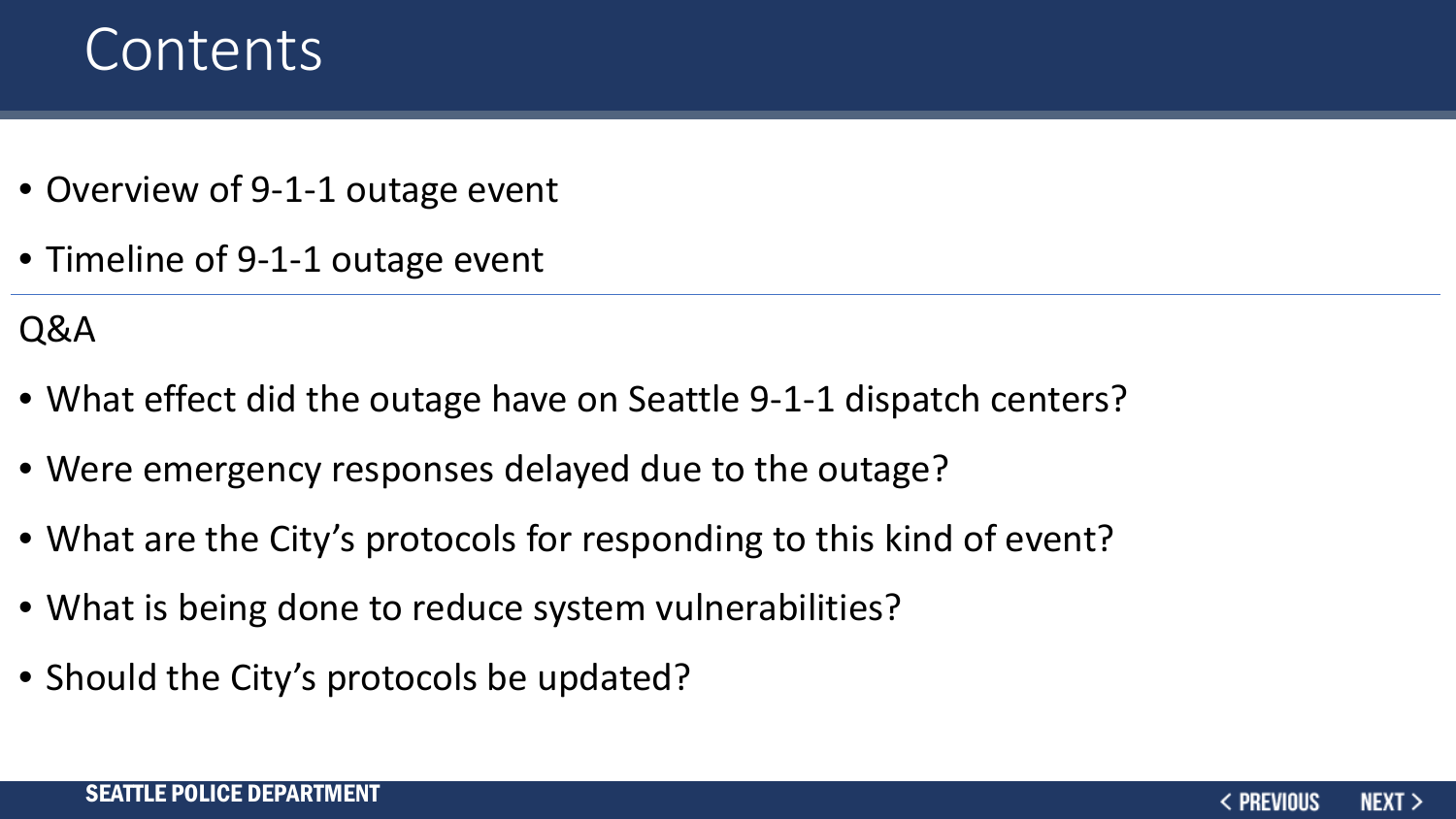

For event overview, refer to the "Summary of 9-1-1 Outage" document below



Microsoft Word Document

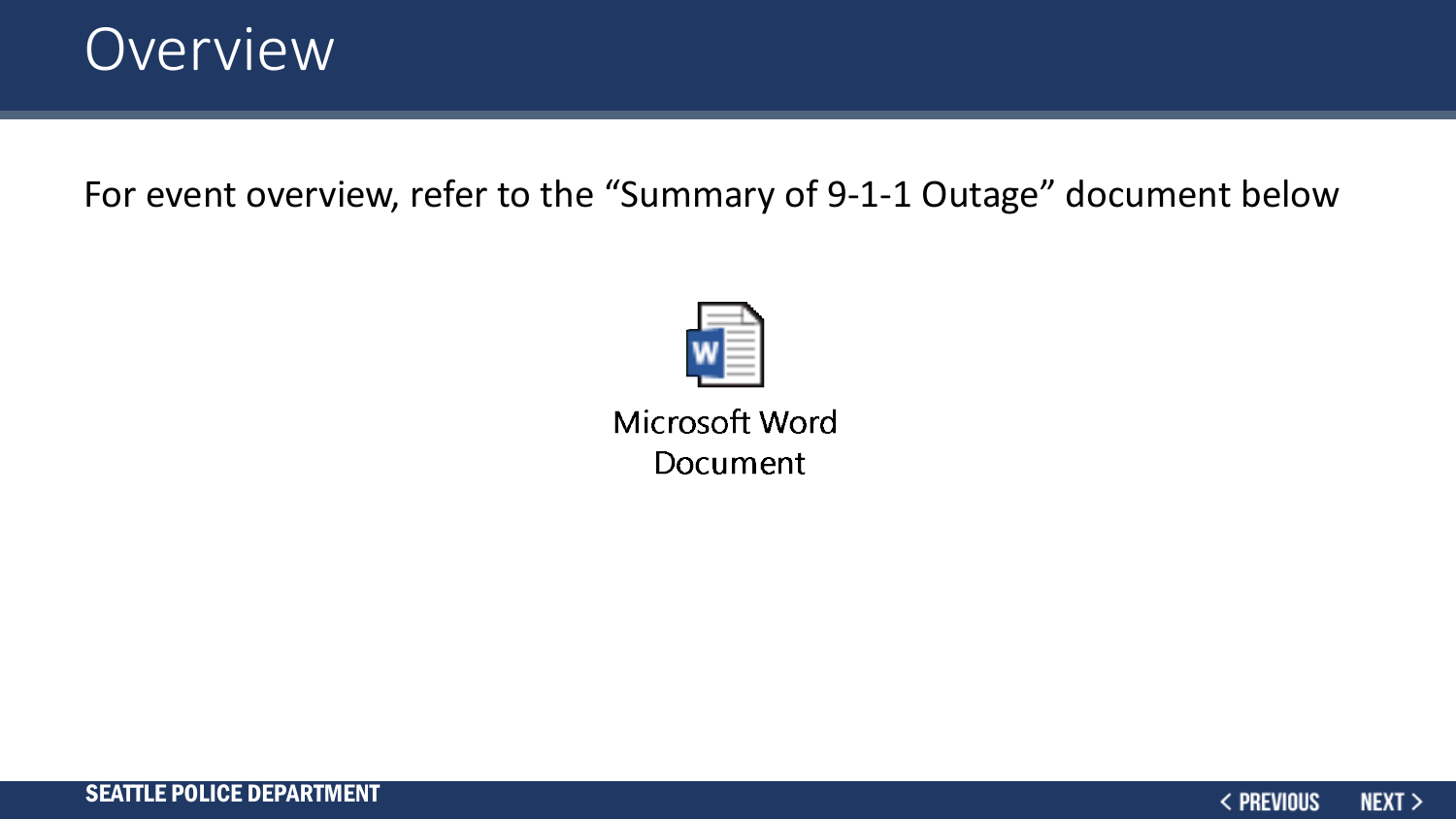## Timeline

#### **Major Incident: 9-1-1 Outage | 1st Event – Total Outage Time ~32 minutes**



\*All times are approximate

#### SEATTLE POLICE DEPARTMENT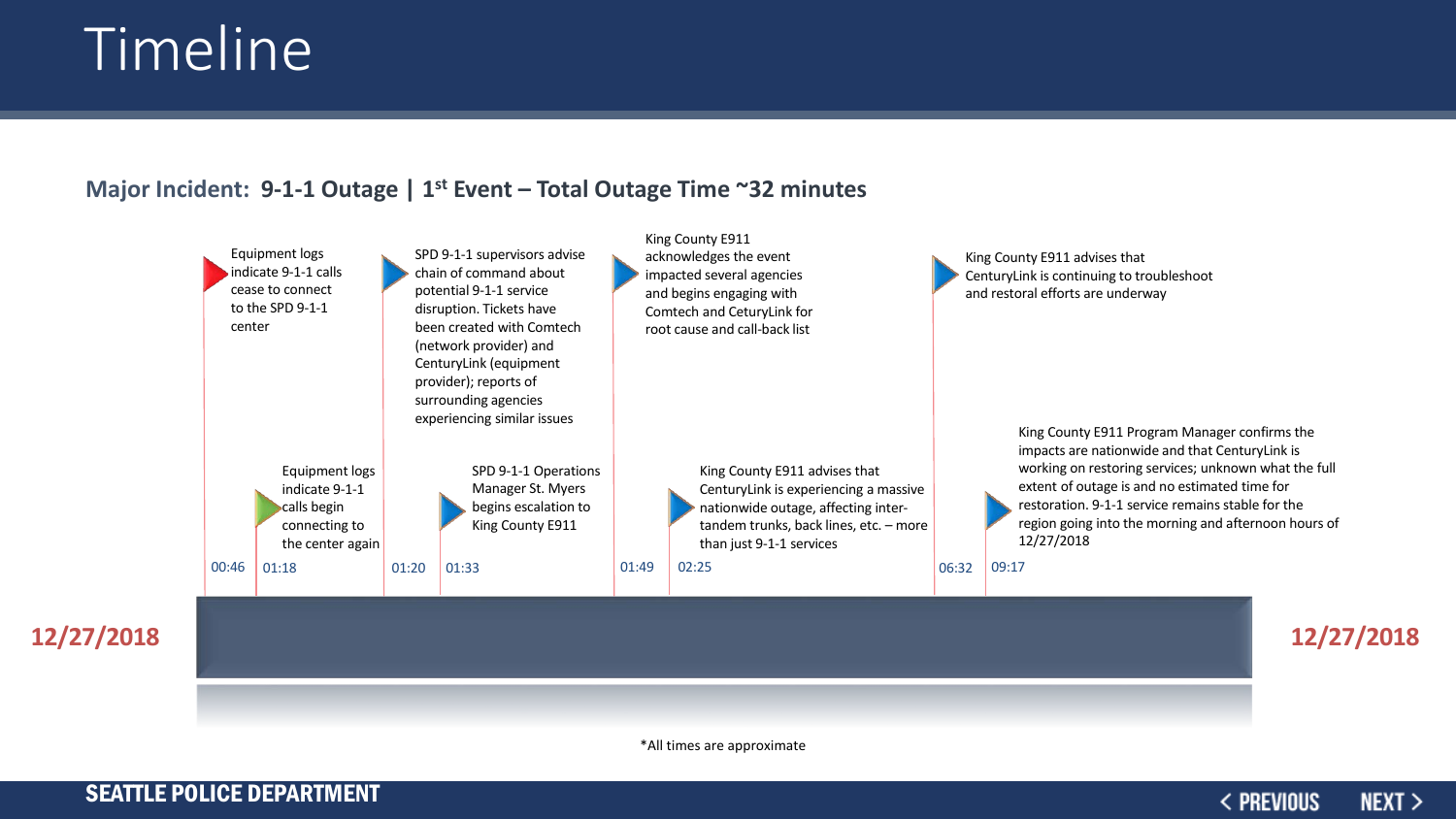## Timeline (continued)

#### **Major Incident: 9-1-1 Outage | 2nd Event – Total Outage Time ~11.5 hours**



\*All times are approximate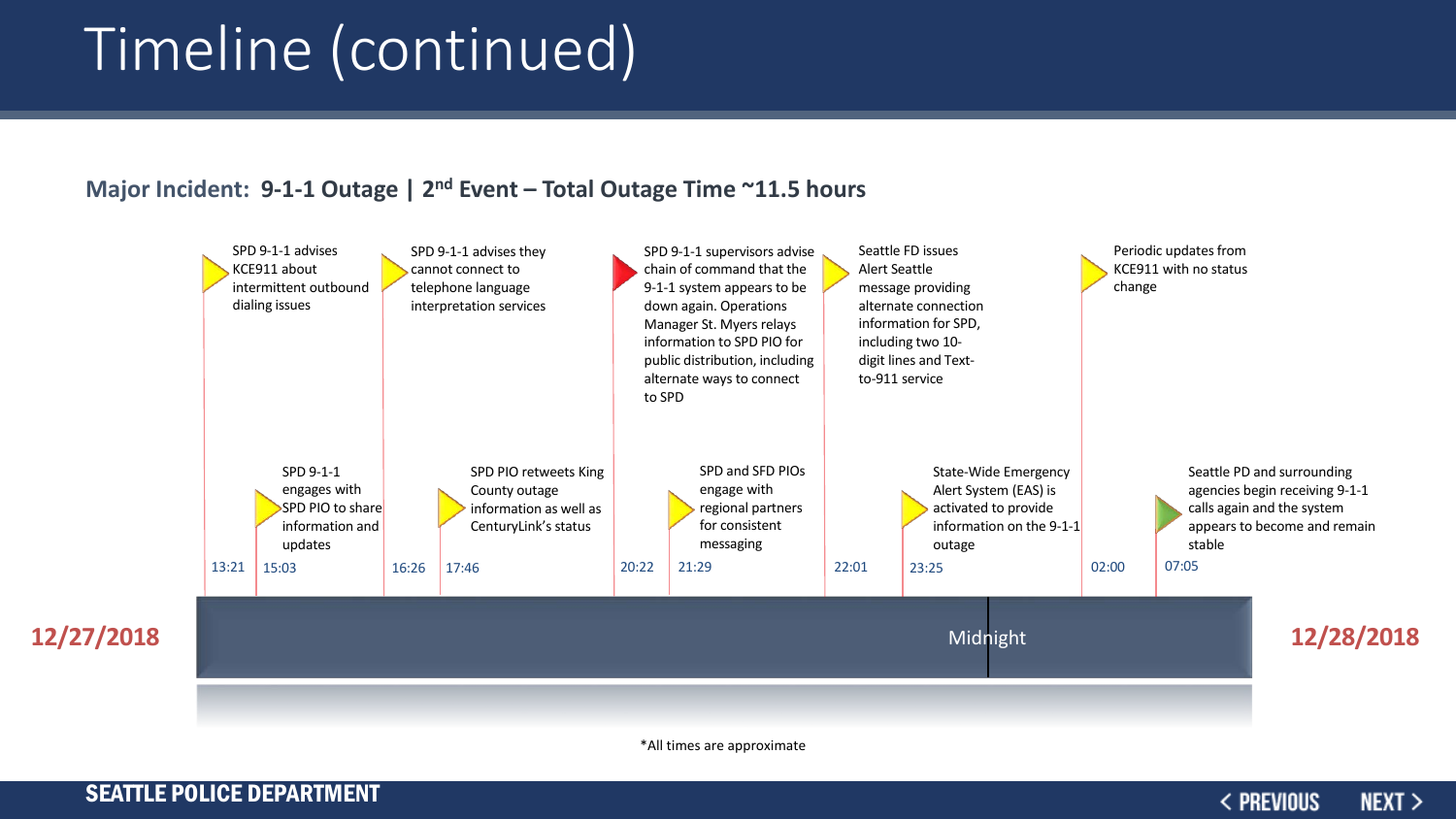

Q: What effect did the outage have on Seattle 9-1-1 dispatch centers?

- Seattle Police (Primary PSAP) and Seattle Fire (Secondary PSAP) were unable to field 9-1-1 calls from the public
- Operators needed to switch call-answering methods to 10-digit lines and Text-to-911
- Interoperable radio channels were utilized to communicate among PSAPs
- Emergency Communications staff needed to prioritize their work while also remaining engaged in the notification and update process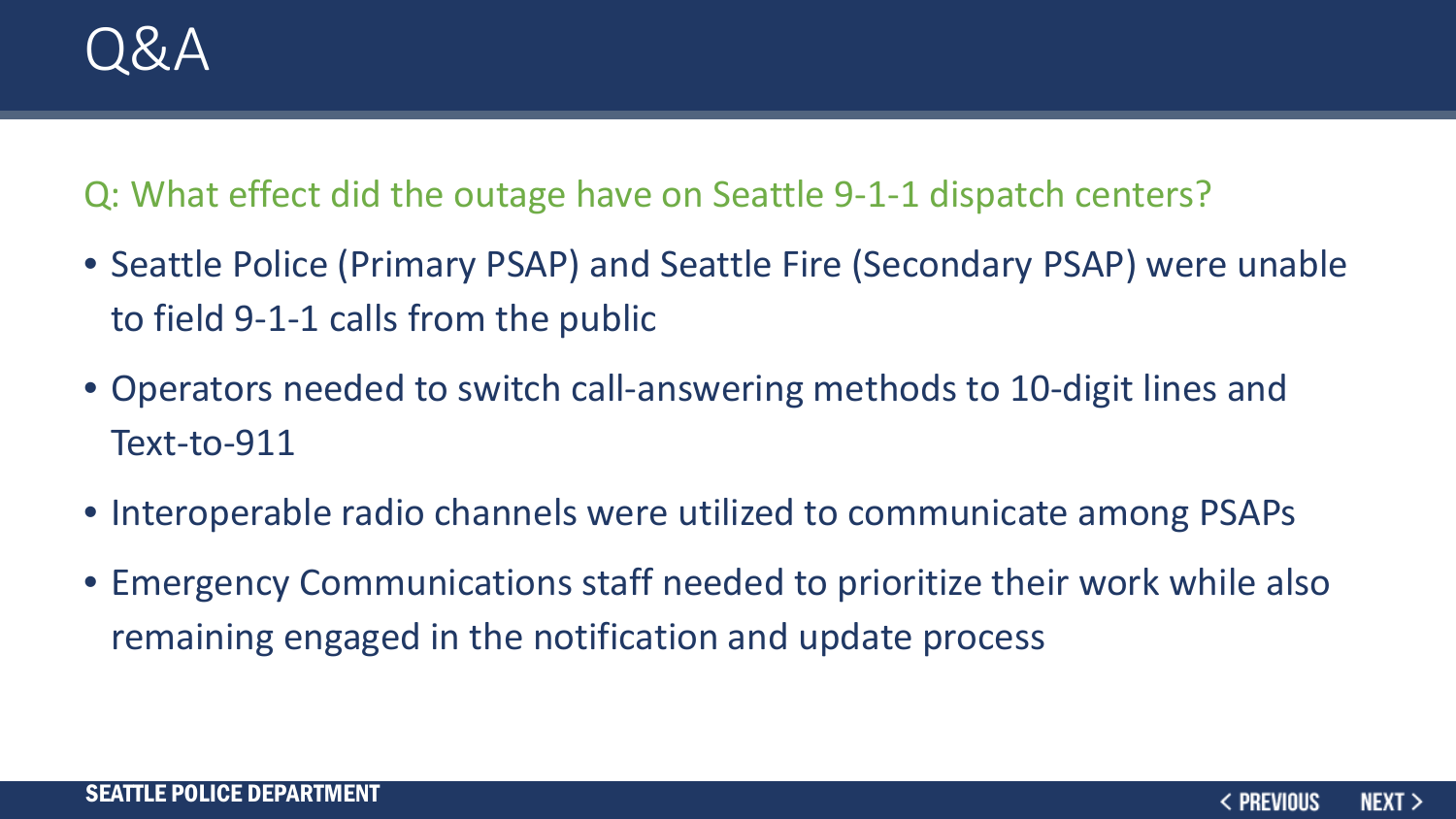Q: Were emergency responses delayed due to the outage?

- Currently there is not enough information available to make a conclusion
- CenturyLink has 30 days from the incident date to submit a formal root cause analysis (RCA) document detailing the specifics and scope of the outage
- Requests have been made for additional information regarding missed calls
- If provided with a list of missed calls, follow up actions will occur
- Any calls for service that reached SPD via our alternate methods were fielded promptly and dispatched accordingly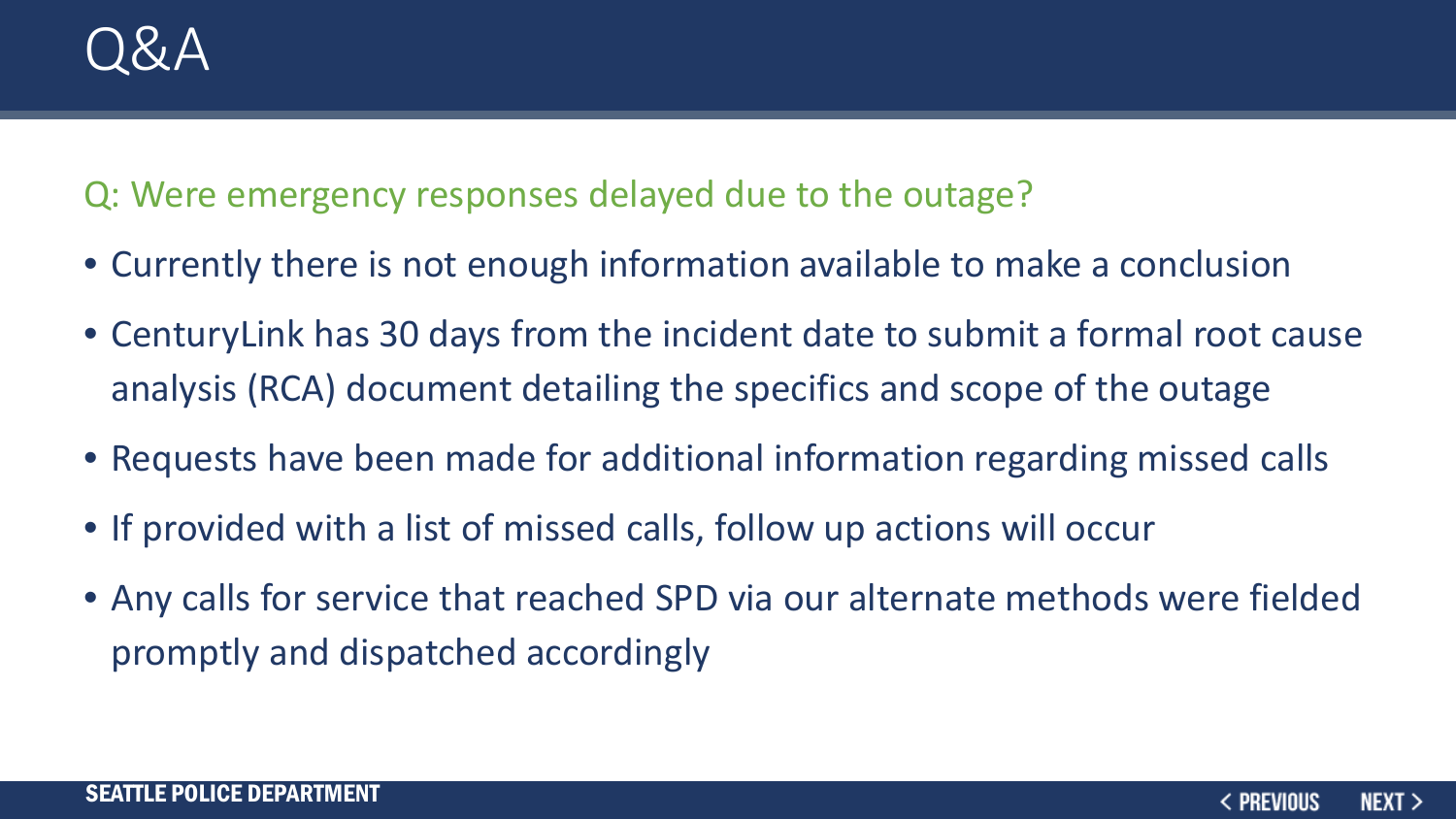Q: What are the City's protocols for responding to this kind of event?

- Normally there is a tertiary option involving plain old telephone service (POTS) lines in which either primary or secondary PSAP can switch to in the event of a system or equipment failure
- Due to the nature and magnitude of this event, this option was not technically feasible
- Additional protocols were followed in regard to notifying chain of command and escalating as necessary
- Communication to the public was paramount while working with the respective Public Information Officers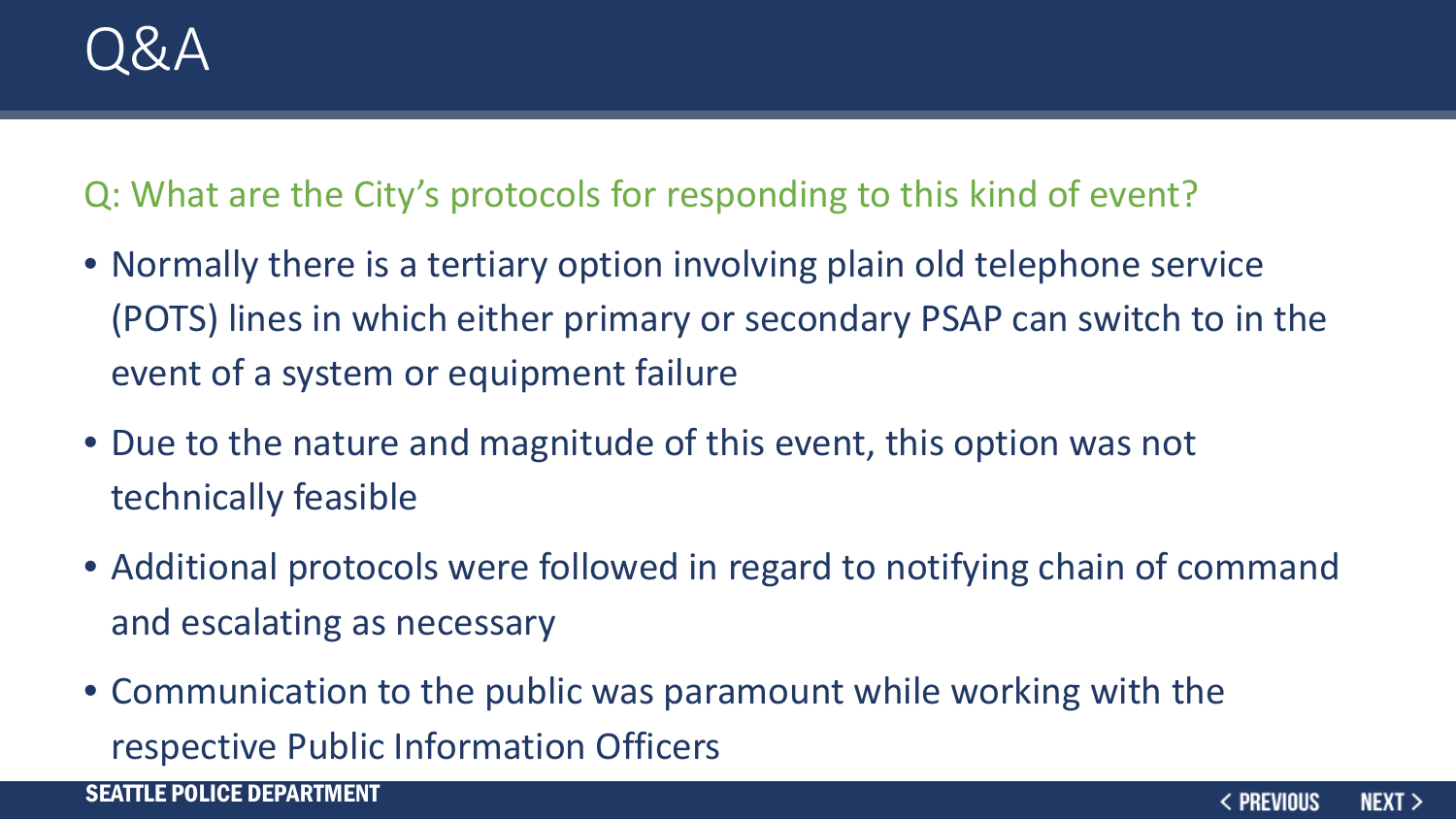

Q: What is being done to reduce system vulnerabilities?

- King County PSAPs are working toward a new architecture known as a platform model
- This model will provide additional redundancy, interoperability, security and failover features
- The use of digital phone trunks will allow for call volume scaling, portability to other centers and many other options that will enhance overall system strength and flexibility
- Network or carrier diversity should be assessed as a requirement that is fulfilled with the platform architecture